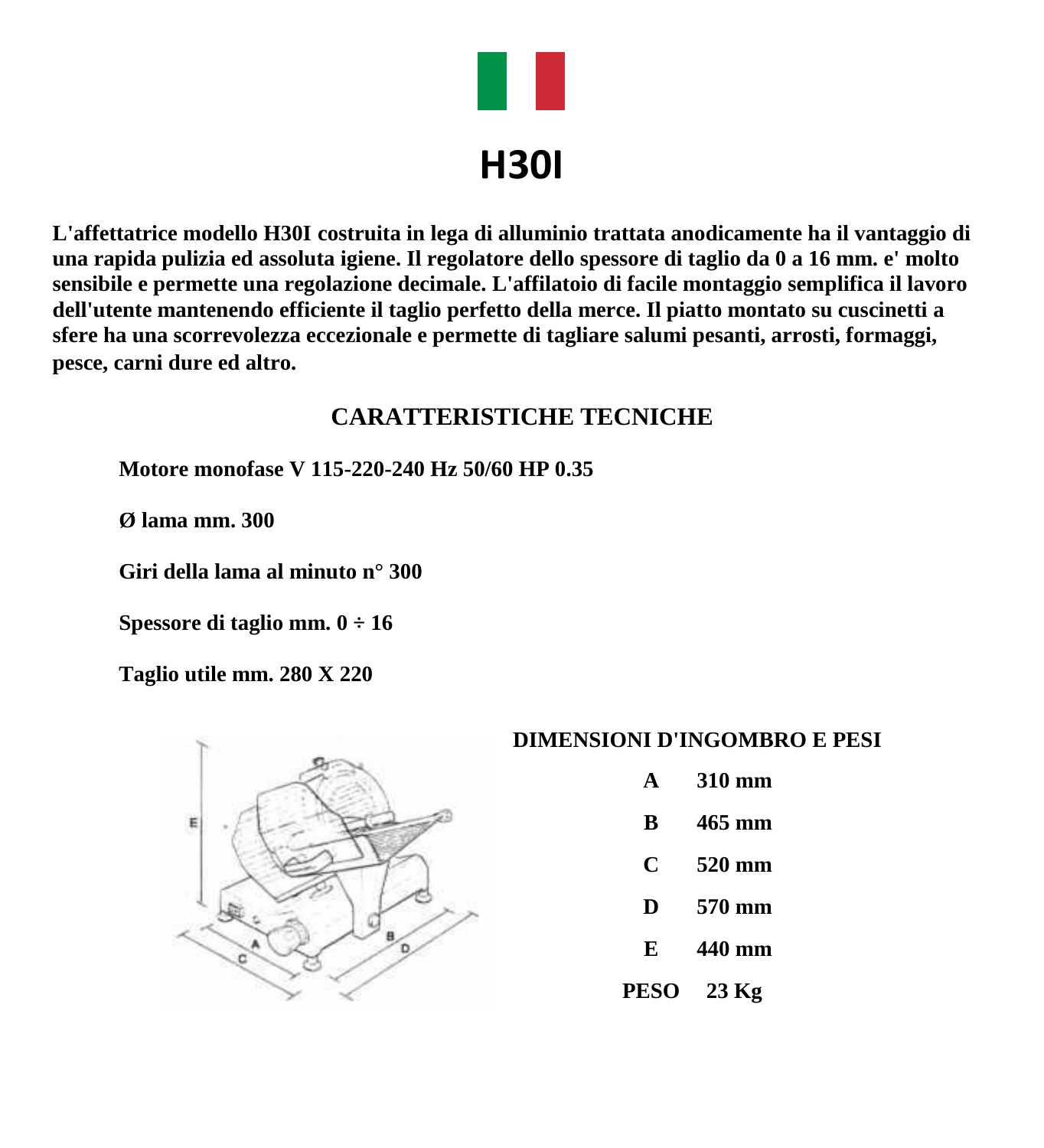

**The slicing machine mod. H30I, made of oxidised aluminium alloy, has the advantage of an easy cleaning and is very hygienic. The cutting thickness from 0 to 16 mm., with lighted adjusting knob, is very sensitive and allow you even a decimal adjustement. The easy and precise sharpening set makes the work of the users easiers by keeping the edge of the blade always sharp, for a very good cut of food. The carriage, running on ball bearings, has an exceptional fluency and you can cut also heavy sausages, roastbeef, cheese, fish, hard meat.**

## **TECHNICAL SPECIFICATIONS**

**Single phase motor V 115-220 240 Hz 50/60 HP 0.35**

**Blade Ø mm. 300**

**R.p.m. of the blade 300**

**Thickness mm. 0 ÷ 16**

**Utilizable cutting mm. 280 X 220**



#### **OVERALL DIMENSIONS AND WEIGHT**

- **A 310 mm**
- **B 465 mm**
- **C 520 mm**
- **D 570 mm**
- **E 440 mm**
- **PESO 23 Kg**